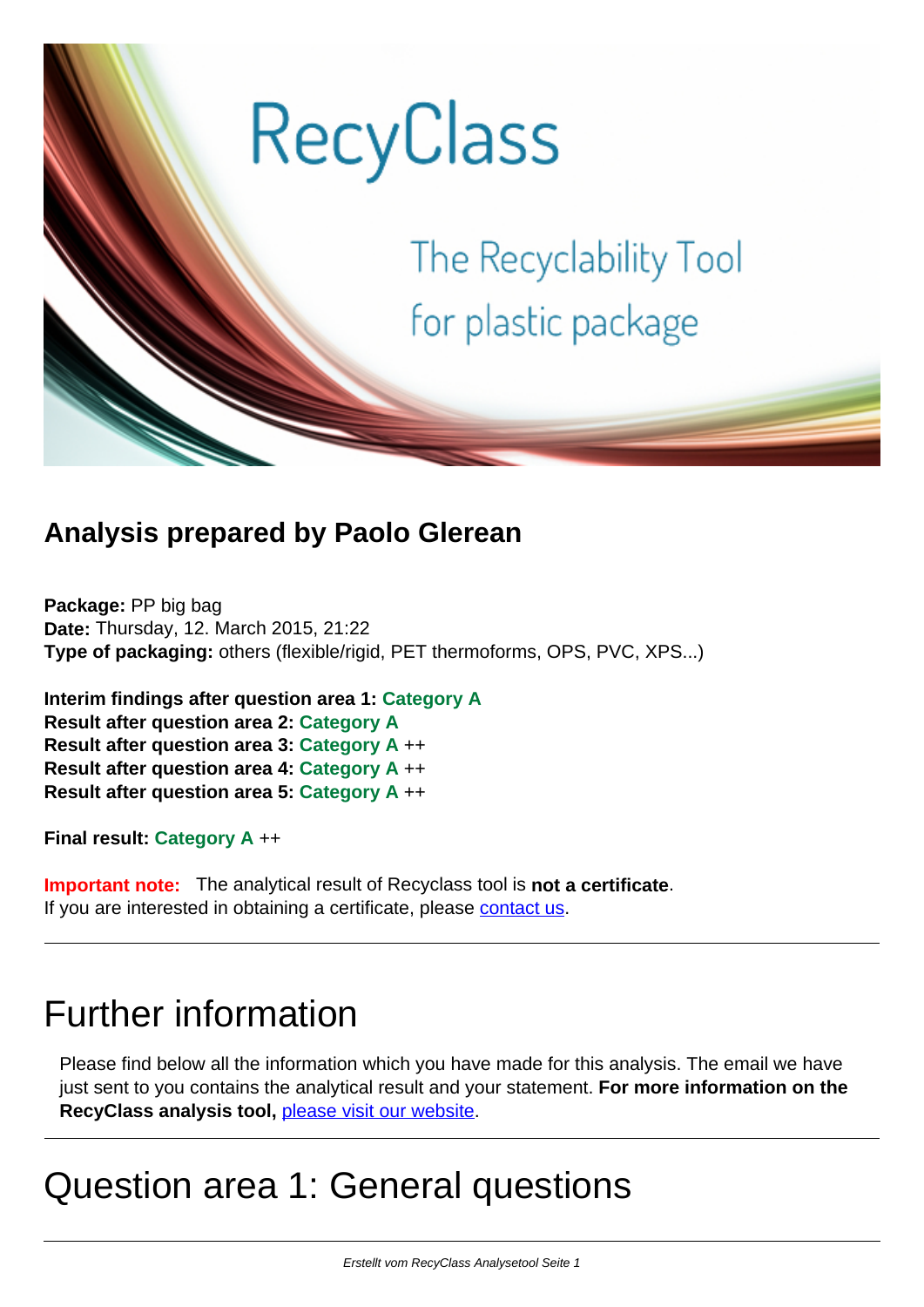**Is the weight of the package greater than 95 percent of one polymer? In case of a multilayer package please read:** 

Yes

**Is there a PRE recycling pathway for this material?**  Yes

**Is one able to source for and use recycled plastic in the package, even partially?**  Yes

# Question area 2: Describe your packaging

**Is your packaging more rigid or more flexible?**  More flexible

**What material is the package body made of?**  PP raffia

**What colour is the package body?**  white

**What is the barrier of the package body made of?**  no barrier

**Which label is used?**  LDPE

**Which adhesive is used for the label?**  no adhesive

**Which inks are used for the label?**  no inks

**Is there any direct printing?**  no

# Question area 3: Recycled content

**What is the proportion of recycled material in your package?**  between 50% and 90%

APPRECIATION OF THE RESULTS TO: **2 Stars (++)**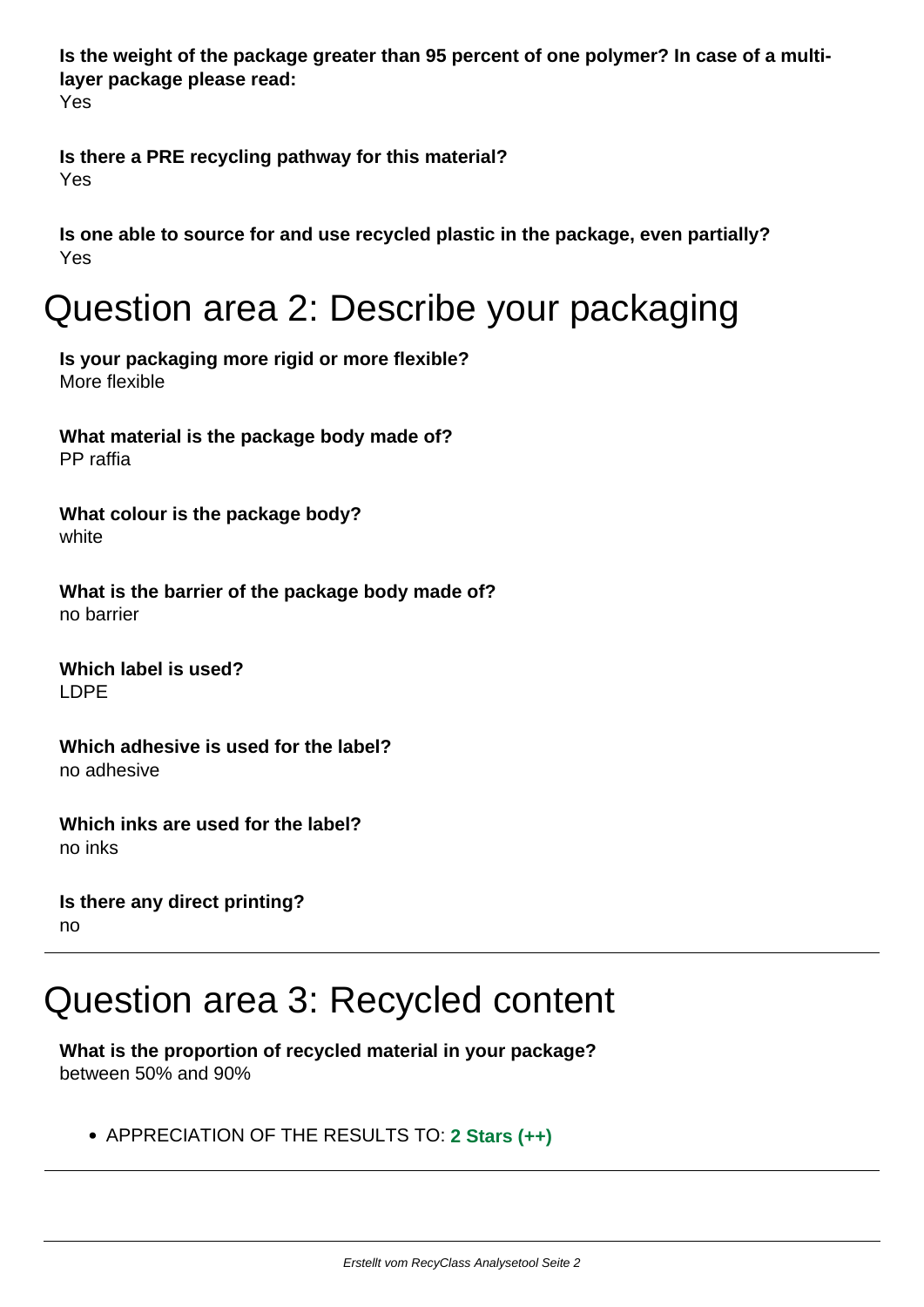# Question area 4: "Easy-to-empty"/"Easy-toaccess"

**What is the net weight of your package without content (W)?**  4500 grams

**What is the net weight of the content (Pf)?**  600000 grams

**What is the weight of the emptied packaging (Pe; 10 test values)?**

**Test 1:** 8000 grams

**Test 2:** 7500 grams

- **Test 3:** 8350 grams
- **Test 4:** 8890 grams
- **Test 5:** 4890 grams
- **Test 6:** 7450 grams
- **Test 7:** 7090 grams
- **Test 8:** 6550 grams

**Test 9:** 6900 grams

**Test 10:** 8970 grams

#### **ACCOMPLISHED INDEX VALUE: 0.49317**

### Question area 5: REACH compliance

**Does your package material contain substances of very high concern (SVHCs)?**  No (0)

# You invested your time…

...in learning how to improve the recyclability of your plastic package: **be sure to inform consumers about the importance of feeding local collection schemes instead of wasting**